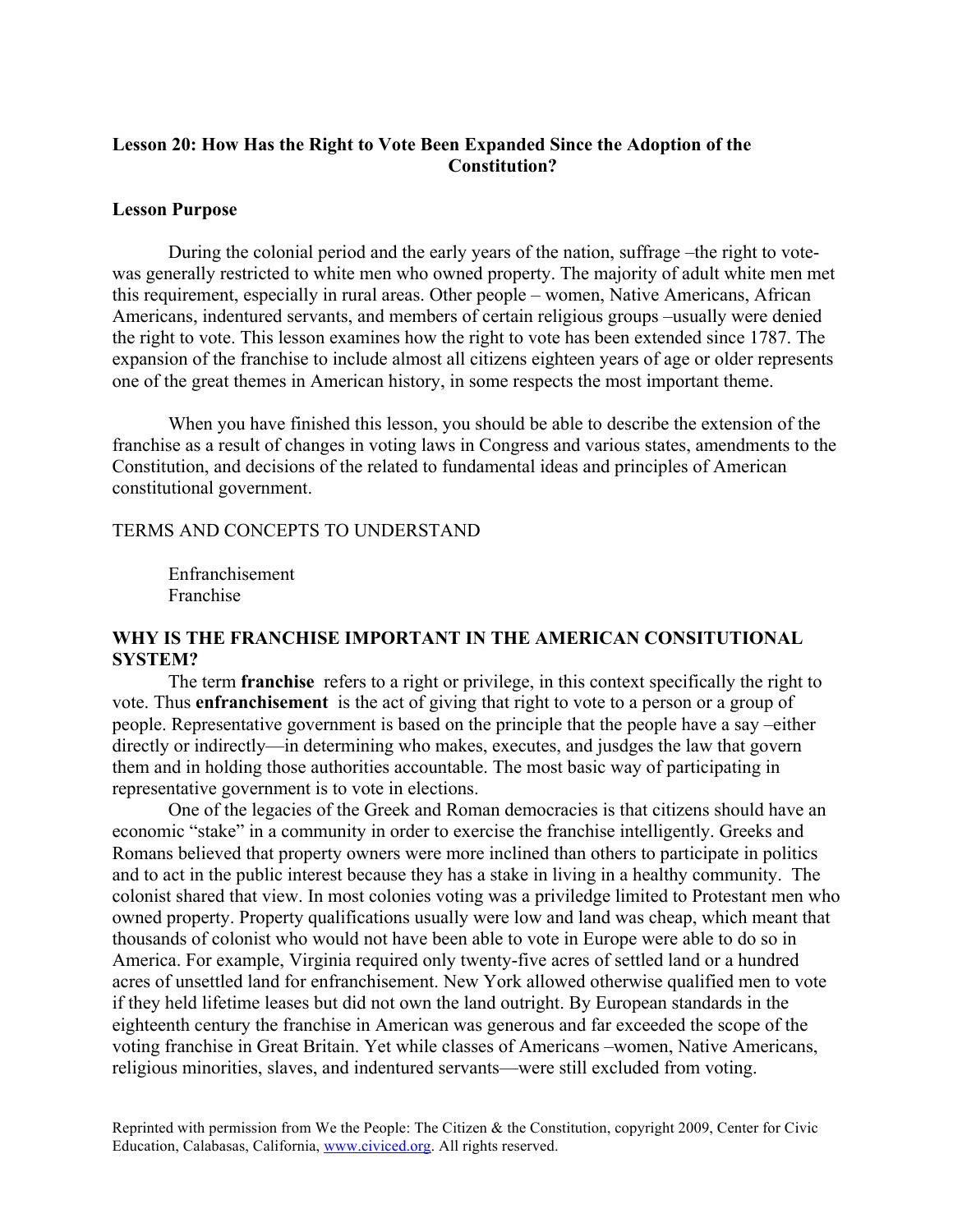## **HOW WAS SUFFRAGE DETERMINED WHEN THE CONSTITUTION WAS ADOPTED?**

The Constitutional Convention could not agree on uniform ru1es for suffrage. As a result the Constitution stated only that members of the House of Representatives were to be elected by the people in each state who, under state law, were eligible to vote for the lower house of their state legislature.

In other words the Constitution left it to each state to decide who could vote. Because state governments granted or denied the franchise, it follows that many of the early battles over voting rights took place in the states.

An early example occurred in New Jersey. That state's constitution of 1776 granted the franchise to " all inhabitants" who met property and residency requirements. Therefore for the next several years some African American men and women, and many widowed or unmarried women, voted in local elections. Married women could not meet the property requirement because their property automatically belonged to their husbands. In fact, a 1790 New Jersey election law expressly referred to voters as "he or she:' But in 1807 in the name of so- called election reform, women were disenfranchised. African American men were disenfranchised in 1844.

## **Why do you Think?**

Why do you think the Philadelphia Convention declined to establish nationwide qualifications for suffrage?

How might the states' diverse property requirements for suffrage influence citizens' relationships to their governments?

# HOW DID VOTING RIGHTS EXPAND FOR WHITE MEN?

The revolutionary intellectual and pamphleteer Thomas Paine identified at least one of the problems with linking the right to vote to property ownership:

"You require that a man shall have sixty dollars worth of property, or he shall not vote. Very well, take an illustration. Here is a man who today owns a jackass, and the jackass is worth sixty dollars. Today the man is a voter and goes to the polls and deposits his vote. Tomorrow the jackass dies. The next day the man comes to vote without his jackass and he cannot vote at all. Now tell me, which was the voter, the man or the jackass?"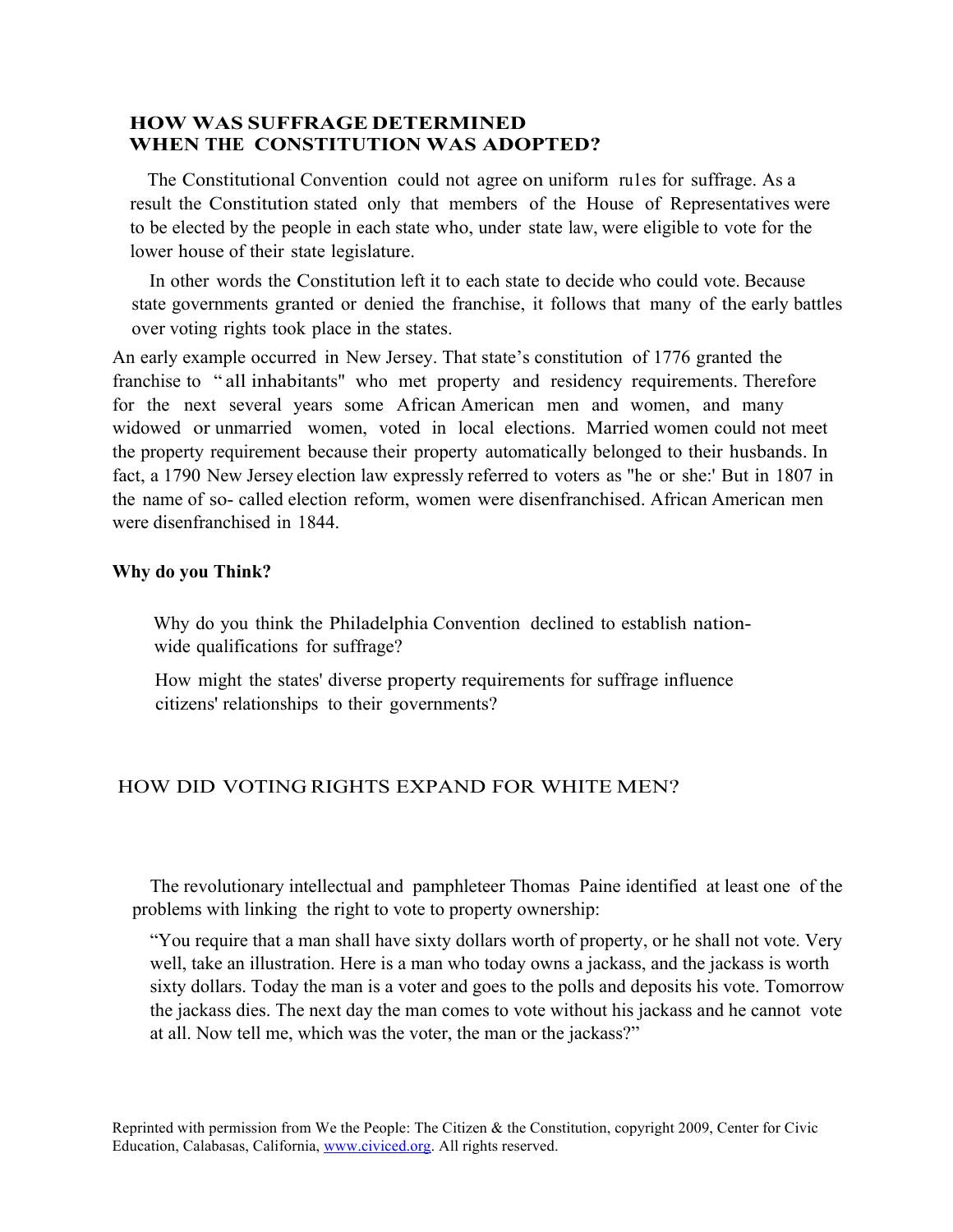Early in the 1800s Americans became more democratic and less aristocratic in their thinking. For example, An1.erican writer James Fenimore Cooper (1789-1851), author of *The Last of the Mohicans,* argued, "Every man who has wants, feelings, affections, and character has a stake in society." It followed that lack of property should not be a barrier to voting.

Some states, such as Massachusetts, retained property requirements out of the fear expressed by former president John Adams that anarchy and mob rule would erupt if men with no property had the right to vote. Virginia did not abolish its property requirement until 1851. But in 1802 Ohio, then a frontier state, gave the vote to almost all white men in an effort to attract settlers. Other western states followed suit, as did the northern "frontier" state of Maine in1820. Older states gradually amended their election laws to remove property requirements. Most state voting reforms were accomplished peace- fully. An exception was Rhode Island, one of the last states to remove the property requirement. In fact, it was the only state after 1840 not to have universal enfranchisement of white men. The leader for franchise reform there, a lawyer named Thomas Wilson Dorr (1805-1854), convened an extralegal "People's Convention" that drafted a new state constitution enfranchising all white men. This act of rebellion led to a brief, small- scale civil war. But the so-called Dorr Rebellion of 1841-1842 was quickly put down, and Dorr fled the state only to be arrested and imprisoned on his return. Rhode Island subsequently did adopt a new constitution that enfranchised both white and African American men, but the state did not eliminate the property requirement until the 1880s.

Another arena of enfranchisement involved approximately 80,000 free Mexican men residing in the territory that the United States conquered in the Mexican- American War of 1846-1848. The Treaty of Guadalupe Hidalgo that ended the war also enfranchised these men. However, states affected by the treaty resisted recognizing these rights. Violence, fraud, and discrimination forced many Mexican Americans to abandon their lands and return to Mexico. When Texas was admitted into the Union as a slave state in 1845 Mexican Americans who tried to vote risked beating, burning, or lynching. After the Civil War the same tactics used to deny voting rights to African An1ericans-from physical violence to literacy tests-often were also applied to Mexican Americans.

## HOW DID AFRICAN AMERICAN MEN WIN—THEN LOSE—THE RIGHT TO VOTE?

The Fifteenth Amendment was added to the Constitution in 1870, five years after the Civil War. Although the Fifteenth Amendment granted the right to vote to African American men, most states in the South and several outside the South made it almost impossible for them to exercise the right. They were required to take literacy tests and to pay poll taxes. Some states enacted so-called grandfather clauses that permitted citizens to vote only if their grandfathers had been allowed to vote. Physical intimidation and threats of economic reprisals for voting were common. An economic reprisal is an action that limits or eliminates a source of income or makes goods and services more expensive to buy. By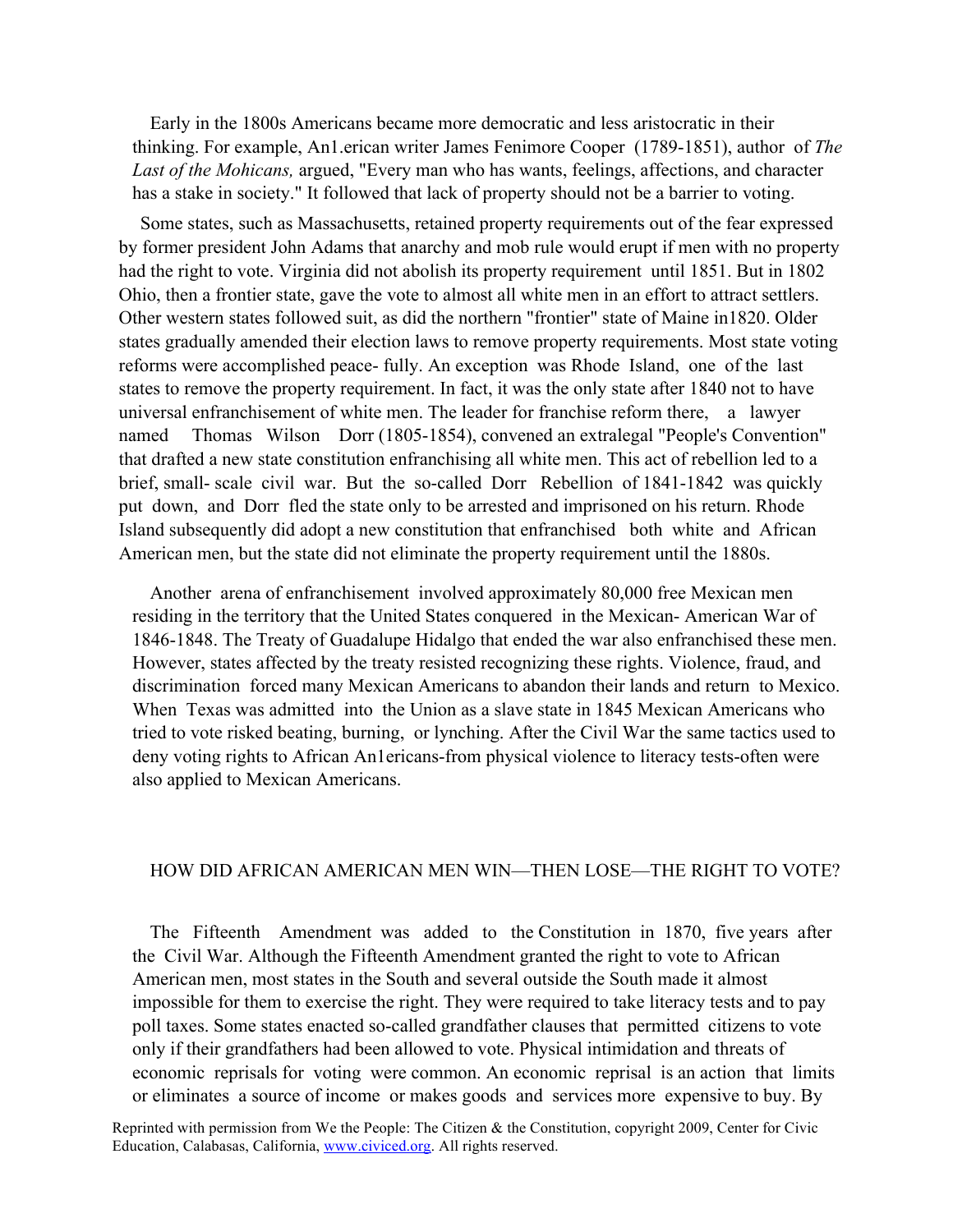I 910 fewer than twenty percent of African American citizens voted across most of the South. In some southern areas fewer than two percent voted.

As Unit Six will explain, the civil rights movement of the 1950s and 1960s galvanized the national government to exercise its power to protect African Americans against voting discrimination. Only then, almost a century later, was great progress made in ensuring the right to vote as guaranteed by the Fifteenth Amendment.

#### **HOW WAS SUFFRAGE EXTENDED TO WOMEN?**

During the middle years of the nineteenth century the struggle for freedom and equality for African Americans was closely linked to the campaign for woman suffrage. Many abolitionists worked for woman suffrage, just as many women worked to end slavery. For example, abolitionist Frederick Douglass (1818-1895), who had been born into slavery, participated in the meeting at Seneca Falls, New York, in 1848 that produced the Seneca Falls Declaration of Sentiments. The declaration was crafted by Elizabeth Cady Stanton (1815-1902) and other suffrage leaders. Echoing the Declaration of Independence, this declaration stated:

"We hold these truths to be self-evident: that all men and women are created equal. ... Such has been the patient sufferance of the women under this government, and such is now the necessity which constrains them to demand the equal station to which they are entitled."

Most people who advocated equal rights for women believed that gaining the right to vote was an essential step toward achieving other rights. When Congress was considering the Civil War amendments, leaders of the women's rights movement tried to get the right to vote extended to women as well as to all men. These leaders, including the prominent suffragist Susan B. Anthony (1820-1906), whose likeness has since been featured on a one-dollar coin, hoped that their long support of the anti-slavery cause would be rewarded in the Fourteenth Amendment. But many male anti-slavery leaders refused to support suffrage for women, fearing that it would set back the cause of former slaves. Instead, they specifically included the term "male citizen" in reference to the right to vote in Section 2 of the Fourteenth Amendment.

In 1872 Anthony and other women went to the polls and insisted that they be allowed to vote. They pointed to Section 1 of the Fourteenth Amendment:

"All persons born or naturalized in the United States, and subject to the jurisdiction thereof, are citizens of the United States and of the State wherein they reside."

They argued that women, as citizens, could not. be denied access to the ballot. However, they were d med, and so they took their cause to the courts. In *Minor v. Happersett* (1875) the Supreme Court ruled that being a citizen does not mean that a person has the right to vote and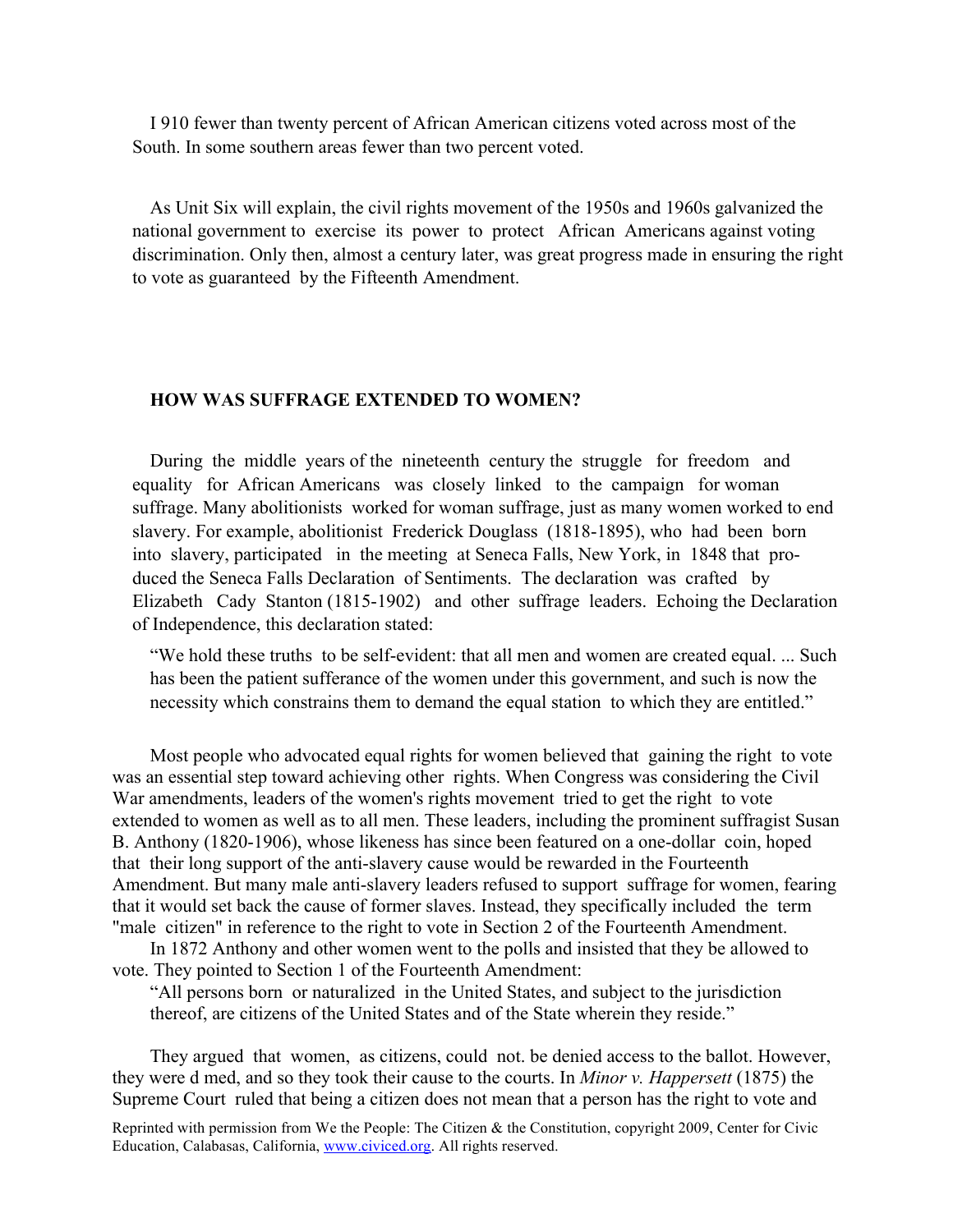that states therefore could continue to deny the vote to women. The Court noted that citizenship and voting are not necessarily related, because aliens in the states of Alabama, Arkansas, Florida, Georgia, Indiana, Kansas, Minnesota, Missouri, and Texas who had announced their intention to become United States citizens-but were not yet citizens-enjoyed the franchise.

In 1869 Wyoming, while still a territory, gave women the right to vote. The story is told that subsequently, when considering Wyoming for statehood, certain members of Congress argued against this "petticoat provision. The Wyoming legislature replied that it would rather stay out of the Union for a hundred years than join without allowing women to vote. Wyoming was admitted to the Union. During the next fifty years several other western states extended the vote to women. This was the result of persistent hard work by women in those states and national leaders such as Anthony and Stanton. Eventually some eastern states joined the movement, and by 1918 more than half the states had enfranchised women.

Pressure for a woman suffrage constitutional amendment mounted during World War I, when women entered the workforce in record numbers and the United States fought a war to protect democratic rights in Europe. The uncertainty and slowness of state-by-state victories convinced suffragists to renew the fight for constitutional amendment. They vigorously. lobbied Congress and President Woodrow Wilson until finally, in1918, Wilson withdrew his opposition. In 1920 after a national campaign that included huge parade, demonstrations, picketing, and civil disobedience m Washington, D.C., Congress passed and sent to the states the Nineteenth Amendment. The amendment forbids states and the United States from denying or abridging the right of citizens to vote on the basis of sex. Within the year enough states ratified the amendment, and women finally gained the franchise.

## **HOW WAS THE FRANCHISE EXTENDED TO NATIVE AMERICANS**?

The original Constitution mentions Native Americans, as "Indians," twice. Under Article I "Indians not taxed"-those who remained under tribal govern- ment-were excluded from state populations for purposes of apportioning taxes and determining representation in Congress. Article I also empowered Congress to "regulate commerce with foreign nations, and among the several states, and with the Indian tribes."

These provisions reflected the position of the Framers, confirmed by opinions of the Supreme Court, that

Native Americans were not citizens of the United States or the states in which they resided. Native American tribes were distinct political entities, separate from states or the federal government, with whom the United States would deal on a basis similar to that with which it dealt with foreign nations.

Native Americans' early relationship with the federal government affected their rights in profound ways. They were "foreigners" and frequently were treated as enemies. The U.S. government often seemed to view them as problematic children. They were not citizens and had no right to vote. The Fourteenth Amendment did not change that status. Section 1 declares that citizenship is reserved for people subject to the jurisdiction of the United States.